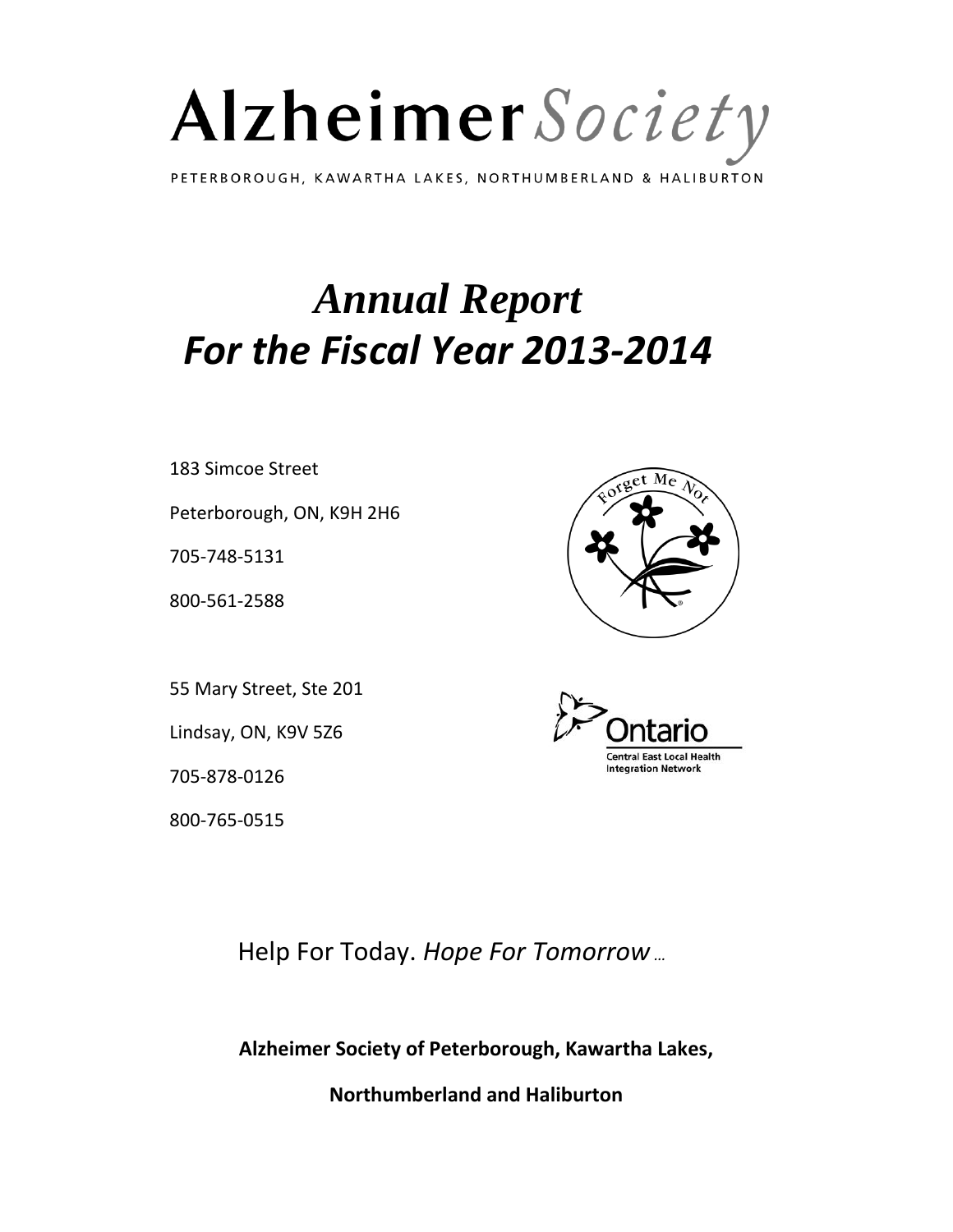- *Vision: To be a leader in the Alzheimer Movement and recognized by our community as an essential provider of dementia-related services and support.*
- *Mission: The Alzheimer Society of Peterborough, Kawartha Lakes Northumberland and Haliburton is a person-centered agency dedicated to advocating for and improving the quality of life for those affected by Alzheimer's disease and other dementias throughout their journey.*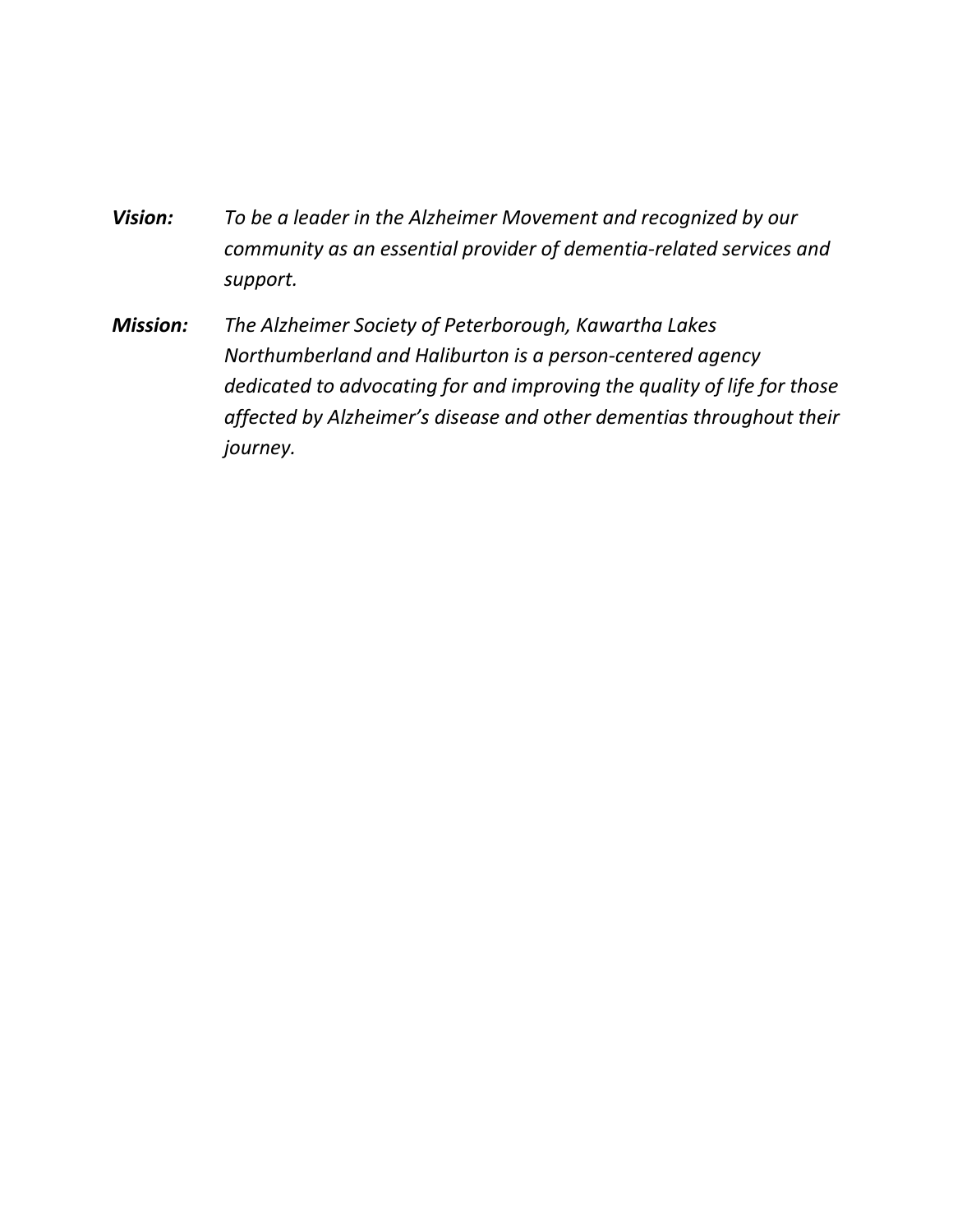# **Table of Contents**

|                                          | Report of the President and Executive Director |
|------------------------------------------|------------------------------------------------|
| Organizational Overview                  |                                                |
| <b>Programs and Services</b>             |                                                |
|                                          | Outcome-Based and Client-Focused Programs      |
|                                          | Meeting the Vision of the Central East LHIN    |
| <b>Key Education Focus</b>               |                                                |
| <b>Education Activities</b>              |                                                |
|                                          | Dementia Champions and our Political Strategy  |
| <b>Client Activities</b>                 |                                                |
| <b>Client Picnics</b>                    |                                                |
| Medic Alert® Safely Home® Program        |                                                |
| Introducing the Finding Your Way Program |                                                |
| <b>Group Programs Continue Strong</b>    |                                                |
| Social Club                              |                                                |
| <b>Step Out Walking Club</b>             |                                                |
| Volunteers                               |                                                |
| <b>Fund Development and Donors</b>       |                                                |
| Partnerships                             |                                                |
| Communication                            |                                                |
| On The Horizon                           |                                                |
| Appendix One:                            | Program Statistics and Financials              |
| Appendix Two:                            | Board of Directors 2013/14                     |
| Appendix Three:                          | <b>Staff Team 2013/14</b>                      |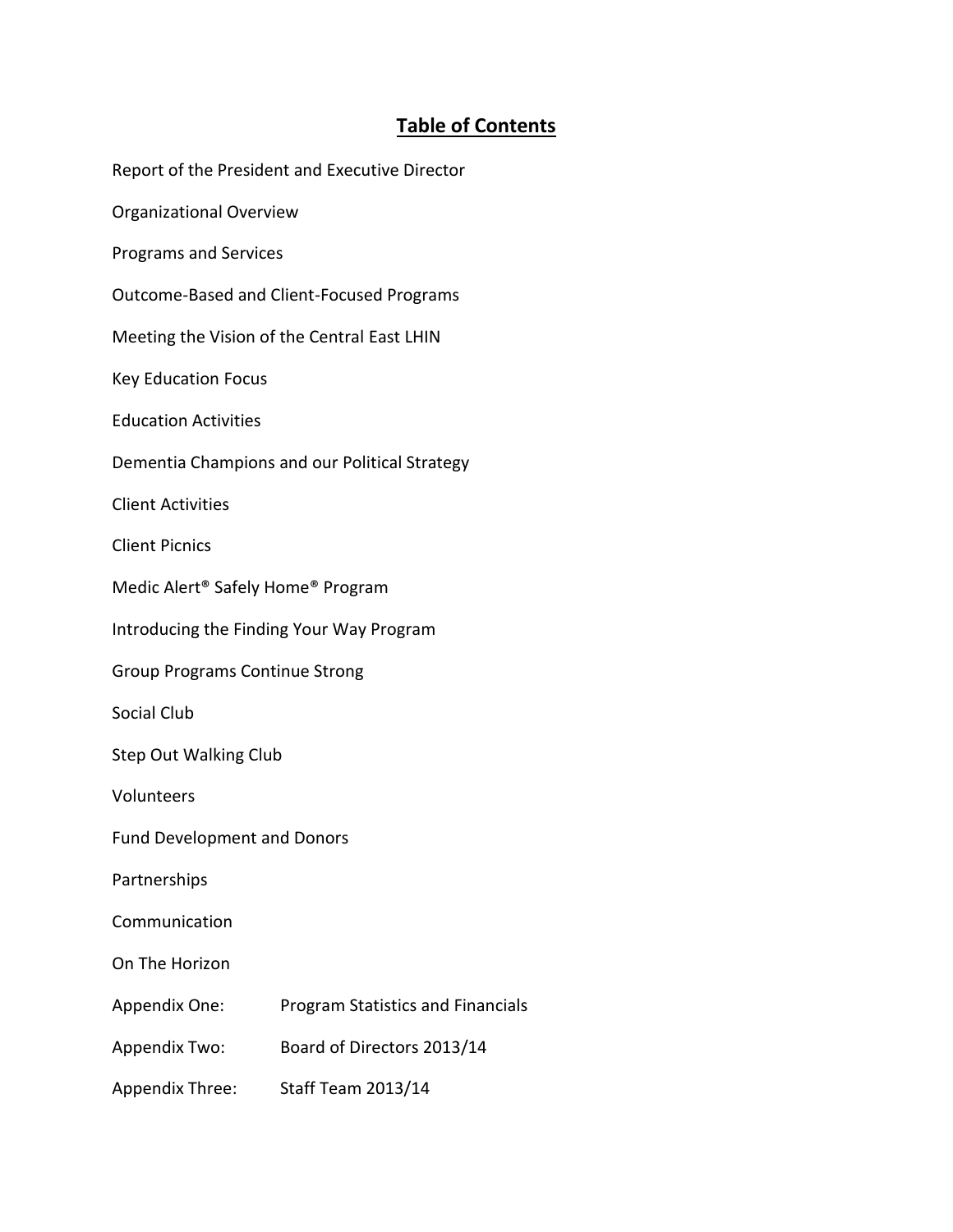#### **Report of the President and Executive Director**

Yet another year has passed and once again we are proud to report on the excellent work completed by the people of our organization. We continue to grow in our ability to serve more people, and we continue to bring higher quality to our services. These accomplishments can only happen with the contributions of all our teams - volunteers, staff and donors. Your continued passion keeps us moving onward and upward.

We are also appreciative of all of our community partners who join us in serving the needs of those affected by dementia. You help in so many ways. Please know our clients are in a better place because of your continued support.

Unfortunately, we continue to see higher volumes of clients with increasingly urgent needs. As a team, we remain in a difficult situation as we try to balance needs and wants within existing resources. And yet, we have met the challenges head on, frequently re-visiting how we deliver our services to ensure we can be available for as many clients as possible. Our team meetings continue to focus on increasing our capacity by redesigning our services and practices, and by expanding roles for volunteers.

Please take a moment to read through this Annual Report. We hope you will share in our many successes, and consider how you can commit to helping us meet the future growing impact of dementia that faces us.

Thank you for supporting our local Alzheimer Society.

**Colin Chambers Colin Chambers** David Webster

President **Executive Director**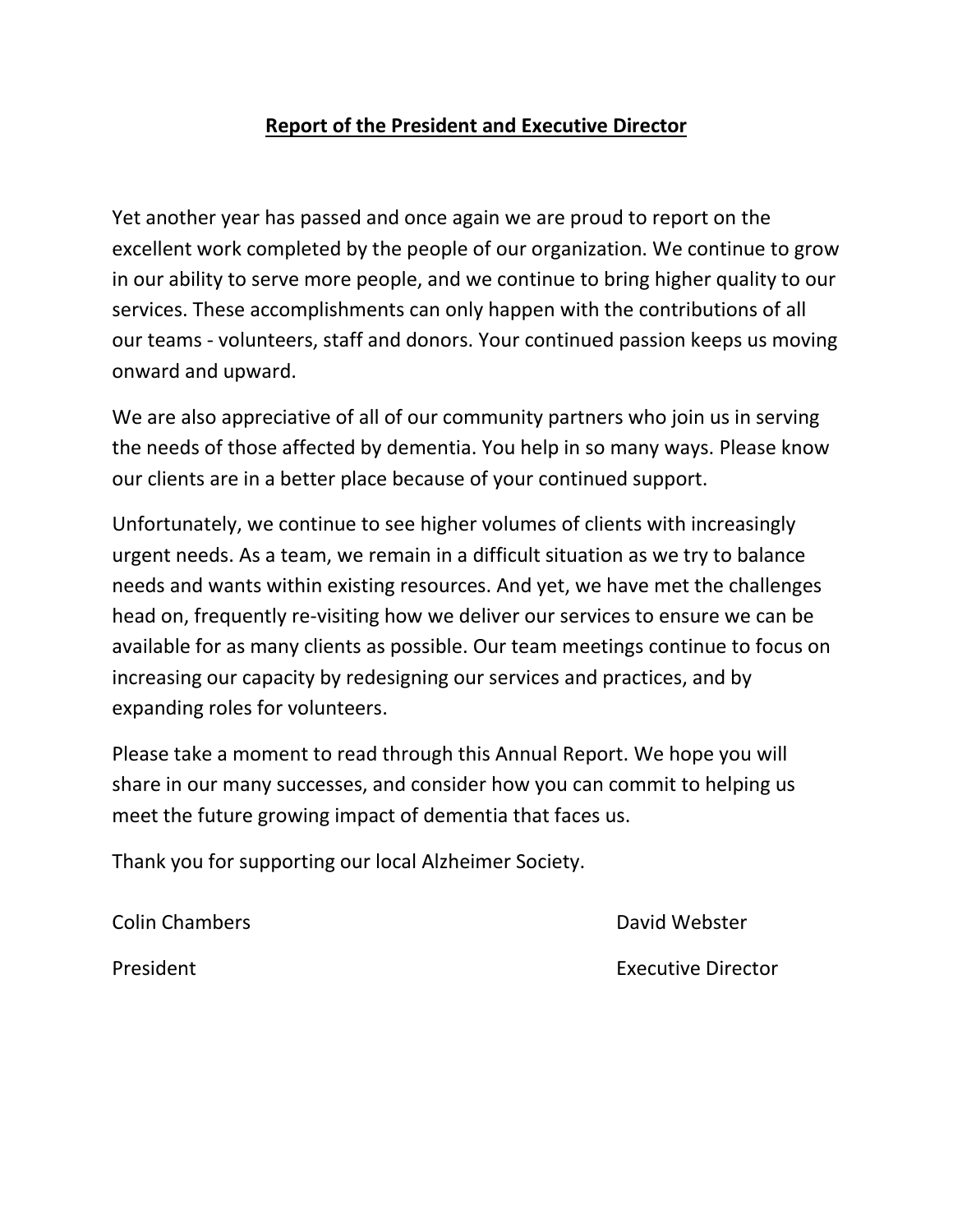## **Organizational Overview**

- *Who We Are:* We are a non-profit charity that provides local services to support those affected by Alzheimer's disease and other dementias.
- *What We Do:* We provide a basket of services designed to support those travelling the dementia journey.
- *How We Do It:* We work in partnership with those affected by dementia through individual and group support activities, education programs, and advocacy.

*Our Clients:*

- $\bullet$  Individuals diagnosed with dementia are just like you and me they deserve respect – they are individuals living with a disease, they are not defined by their disease
- Individuals diagnosed with a dementia are not victims of the disease; they are people who most likely will choose to live as healthy a life as possible, choosing to continue an active role in their community
- Caregivers for those diagnosed with dementia are people from all walks of life; it is likely that many of us will be a caregiver for someone who is diagnosed with an illness at some point in our lives

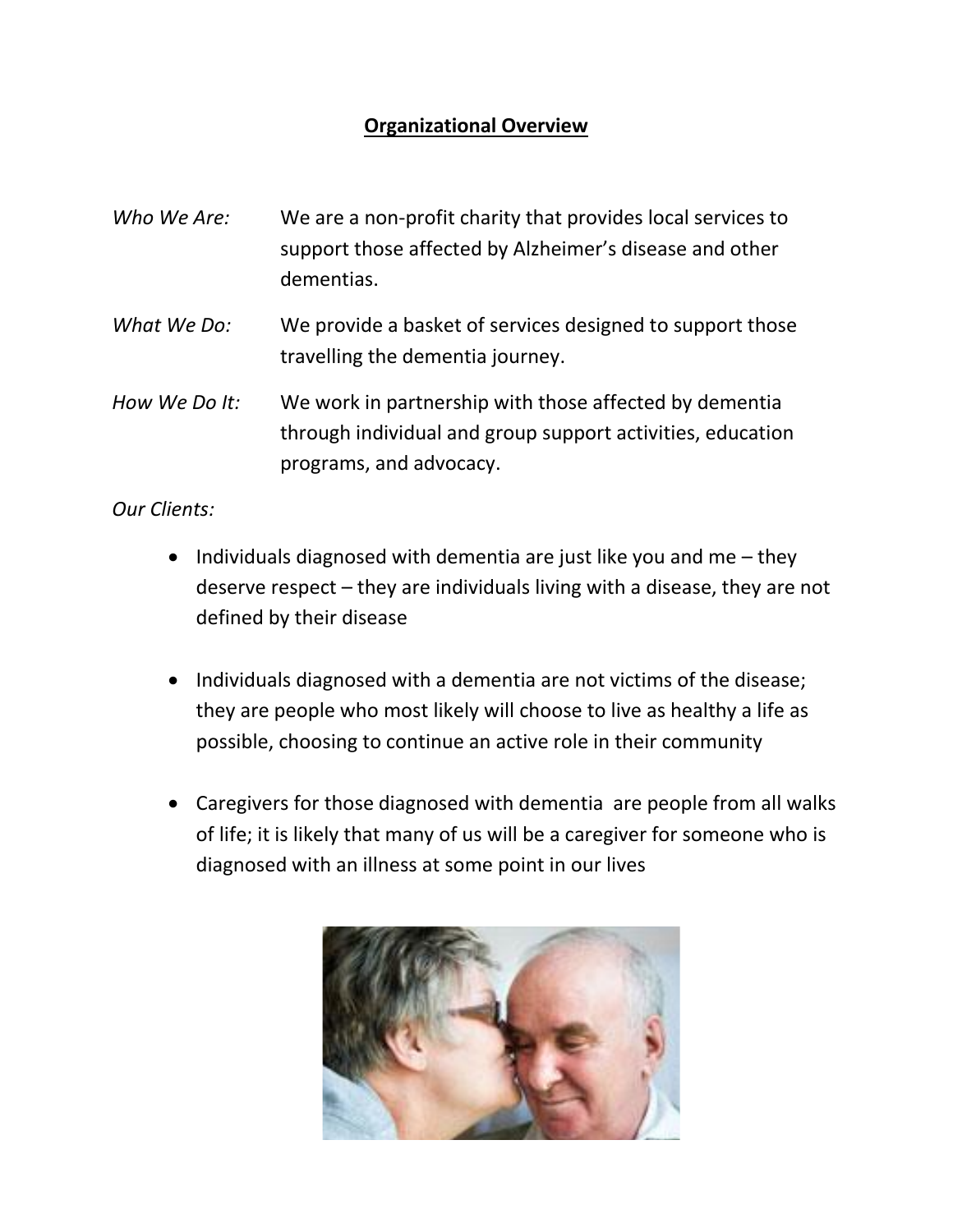#### **Programs and Services**

We provide information and support for clients in the following areas:

- Understanding Alzheimer's disease and other dementias, its symptoms and progression
- Strategies for living well after diagnosis
- Understanding and interpreting healthy brain strategies
- Increasing safety for persons with dementia
- Reducing stress
- Dementia education for children, youth and family members
- Navigating the health care system
- Understanding options for care and transition to long term care
- Advanced care planning
- Researching and advocacy

Our services include:

- Support and education for individuals and families, tailored to their unique situations
- Support and activity groups for persons with dementia and their care partners
- Friendly Visiting Program (Peterborough City/County only)
- MedicAlert<sup>®</sup> Safely Home<sup>®</sup> Program
- Education programs for individuals with dementia, care partners, professional and semi professional caregivers, and community groups
- Library loan service of resource materials
- Step Out Walking Club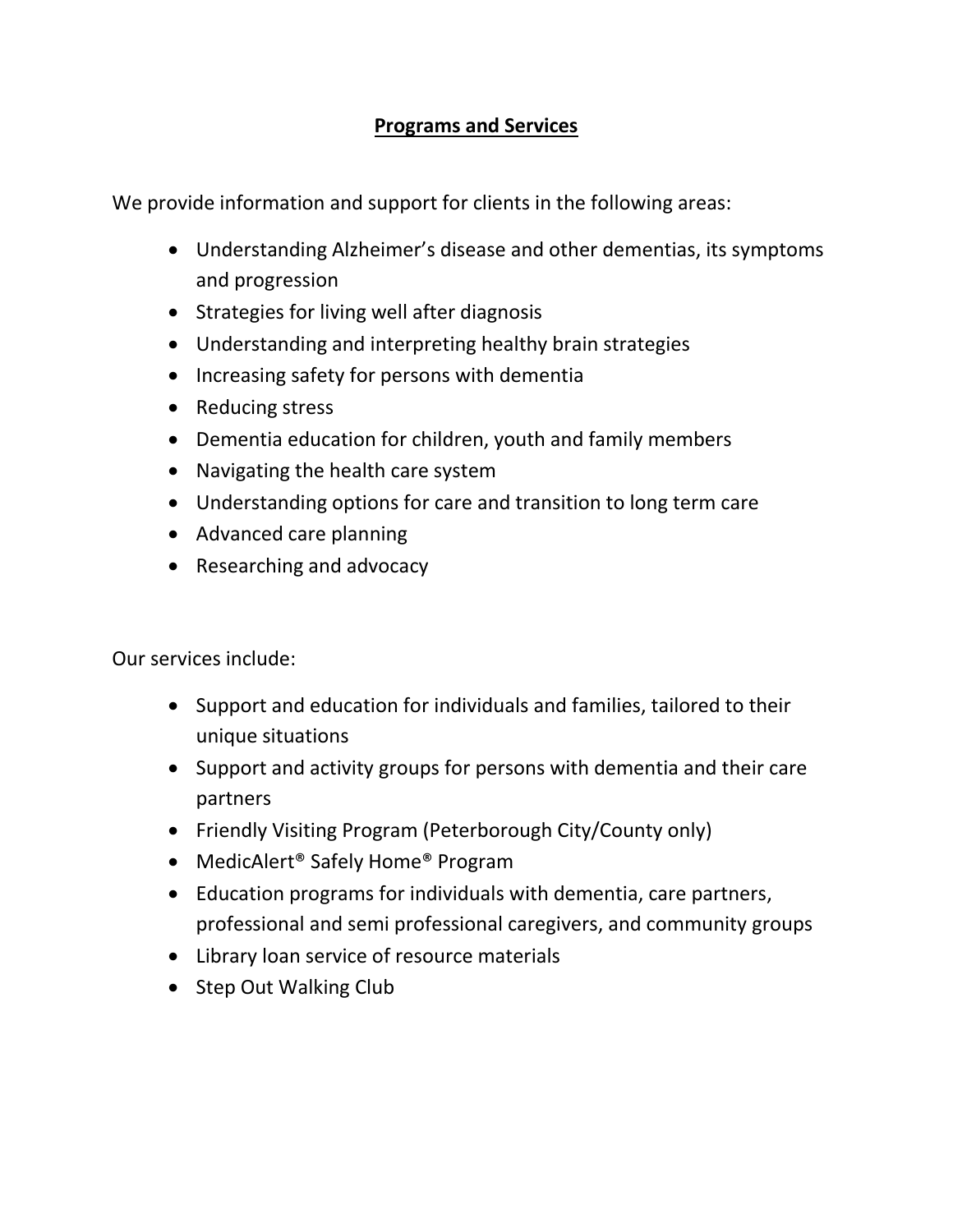#### **Outcome-Based and Client-Focused Programs**

We anticipate the following outcomes from our client support activities:

- With early detection of dementia, our clients are provided with an opportunity to adjust to the diagnosis and to participate actively in planning for their future, and are provided with an opportunity to remain engaged in their community for a longer period of time
- Our clients will be more educated about healthy living that could result in a delay of the onset of the disease; earlier diagnosis translates to earlier access, and earlier access translates to earlier diagnosis, with the potential to slow down the development and progression of the disease through an increased connection to community resources
- Our caregiver clients will be provided with education and skills that will support them through their struggles with the overwhelming emotional and financial hardships of providing care
- Our caregiver clients will be better able to cope with their responsibilities, which may translate to being able to care for their loved one, in their home environment, for a longer period of time
- Our clients will be educated about, and supported in obtaining access to, community support services within the health care system that can help to alleviate pressures and may delay the need for admission to a long-term care home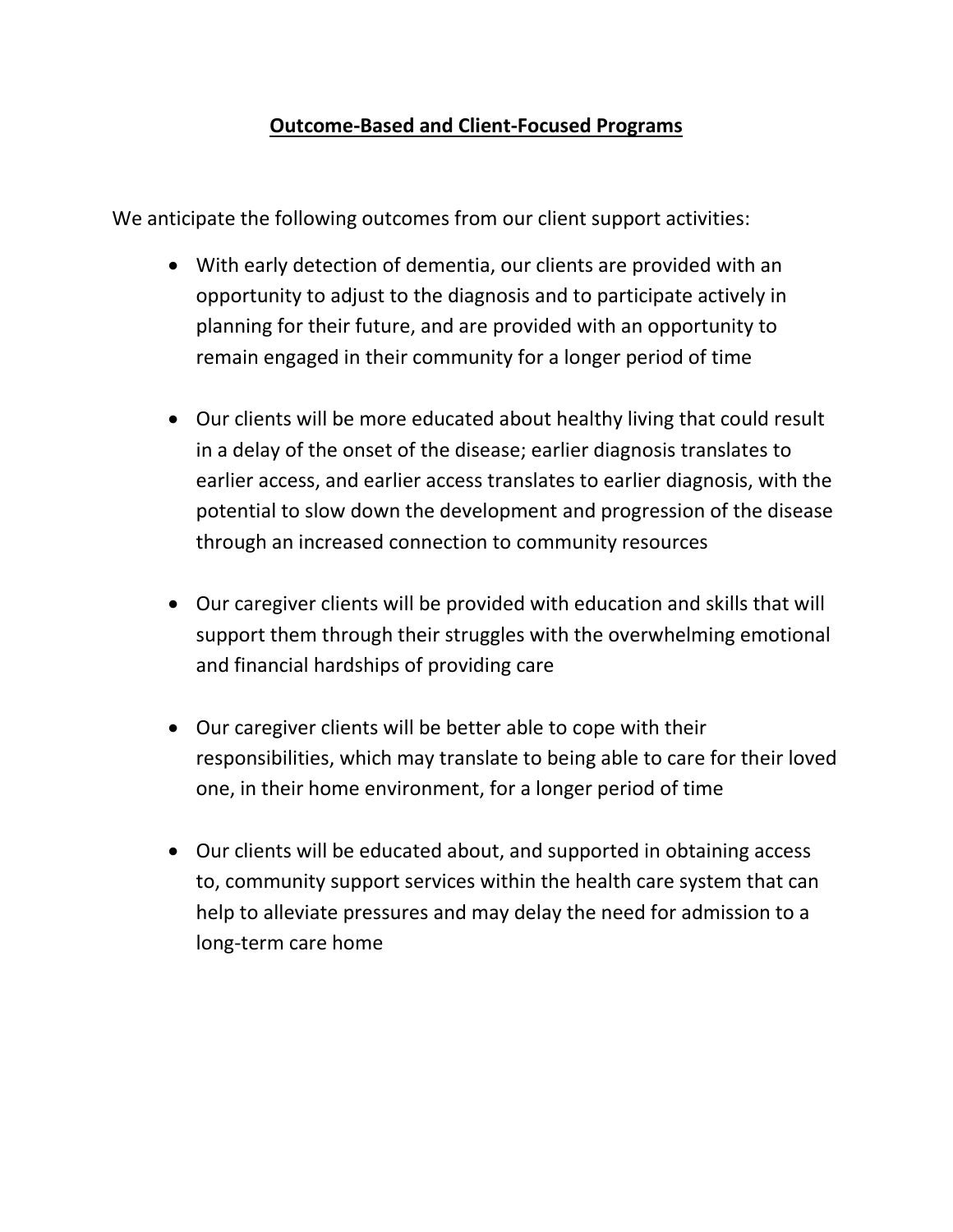#### **Meeting the Vision of the Central East LHIN**

We are pleased to be able to report that we are delivering programs that align with the mandates of the Central East LHIN. Our service outcomes will help the LHIN in their goal to reduce wait times for service, reduce hospital visits, and delay the need for long term care admission, by providing supports that promote greater chances to remain at home in better health for longer periods of time.

As the LHIN continues to investigate ways to deliver services to seniors in more effective ways, we continue to be able to support them when asked for contributions based on our expertise in working with individuals and families affected by dementia. We have been invited to participate in planning discussions for initiatives such as Behaviour Supports Ontario, Peterborough Health Links, and GAIN clinics. We have also seen an increased activity level in our education programs being delivered to staff at various long term care homes through the Behaviour Supports Ontario initiative.

We continue to advocate for individuals and families affected by dementia. Here are some excerpts from our *Dementia Evidence Brief*, as presented to the Central East LHIN:

- Dementia is a core issue impacting Ontario's health and social system
- Today, close to 24,600 people over the age of 65 in the Central East LHIN region are living with dementia; between 2012 and 2020, the total number of seniors with dementia in the region is expected to increase by 33% to more than 32,700 people, intensifying already existing strains on community resources, emergency departments and acute care hospitals
- People with dementia are at a high risk of complexity and hospitalization; people with dementia face extraordinary challenges of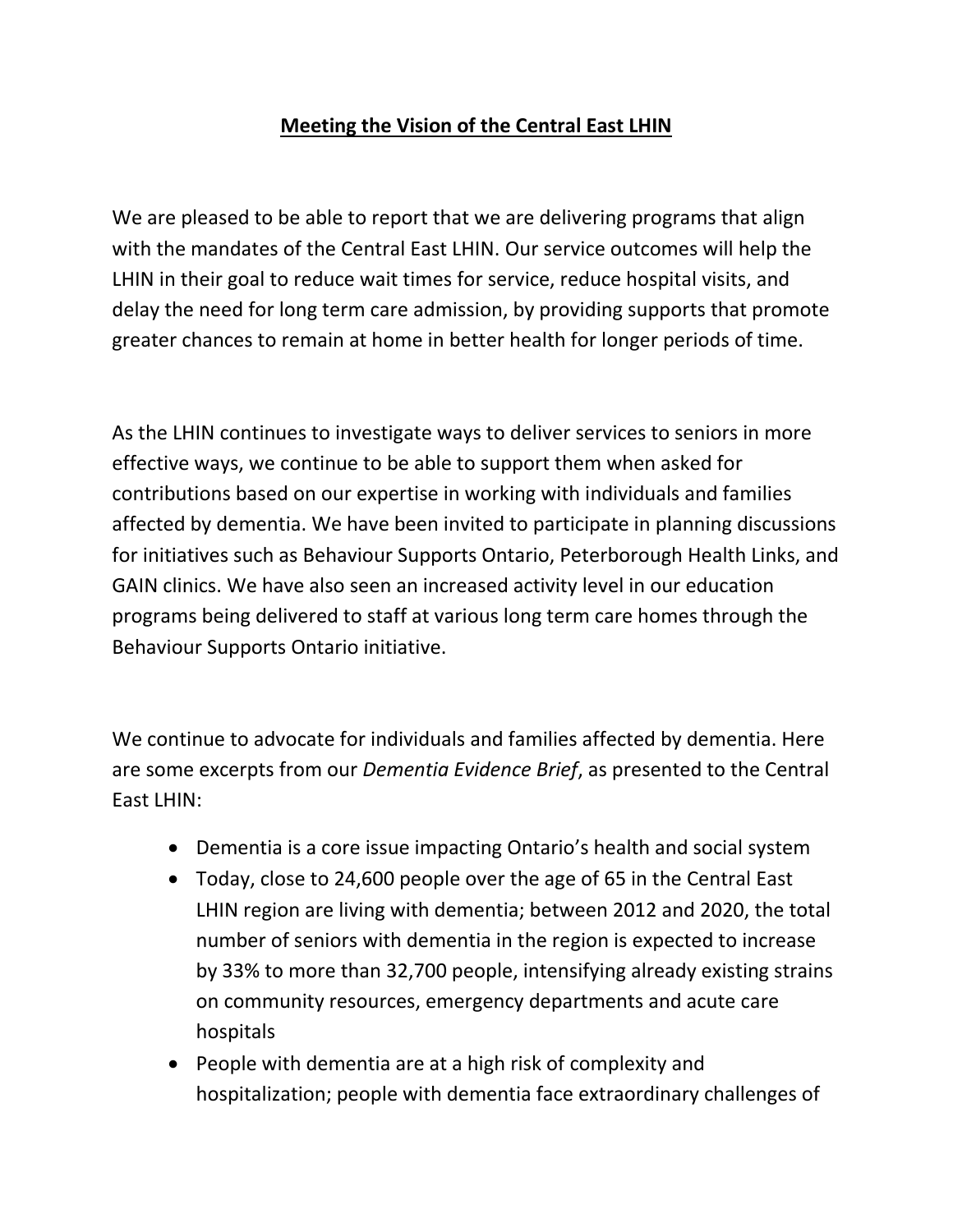self-managing their general health and chronic conditions due to memory problems, perception of symptoms, decision-making and expressive language, resulting in potentially treatable conditions being exacerbated

- People with dementia are prone to cycles of emergency department use and hospitalization, stabilization, discharge to home, poor selfmanagement, deterioration, and readmission to the hospital; the destabilization of other chronic diseases leading to complexity and avoidable hospitalizations has been called "the dementia domino effect"
- Individuals with dementia are also at a heightened risk of delirium and functional impairments in response to acute illness
- Research in Ontario shows that seniors with dementia are intensive users of health-care resources; people with dementia are twice as likely to be hospitalized compared to seniors without the disease, twice as likely to visit emergency departments for potentially preventable conditions, more than twice as likely to have alternate level of care days when hospitalized, and nearly three times more likely to experience fallrelated emergency room visits
- Dementia is the key diagnosis related to hospitalization with alternate level of care days, with one out of every four Canadian seniors hospitalized in 2009/10 having a diagnosis of dementia
- Evidence shows that people caring for someone with dementia provide 75% more care hours than other caregivers; they report feelings of distress, anger or depression, or inability to continue to care, in one out of 5 cases
- A recent study determined that rates of caregiver distress were five times greater among individuals caring for seniors with moderate to severe cognitive impairment compared to those caring for seniors without cognitive impairments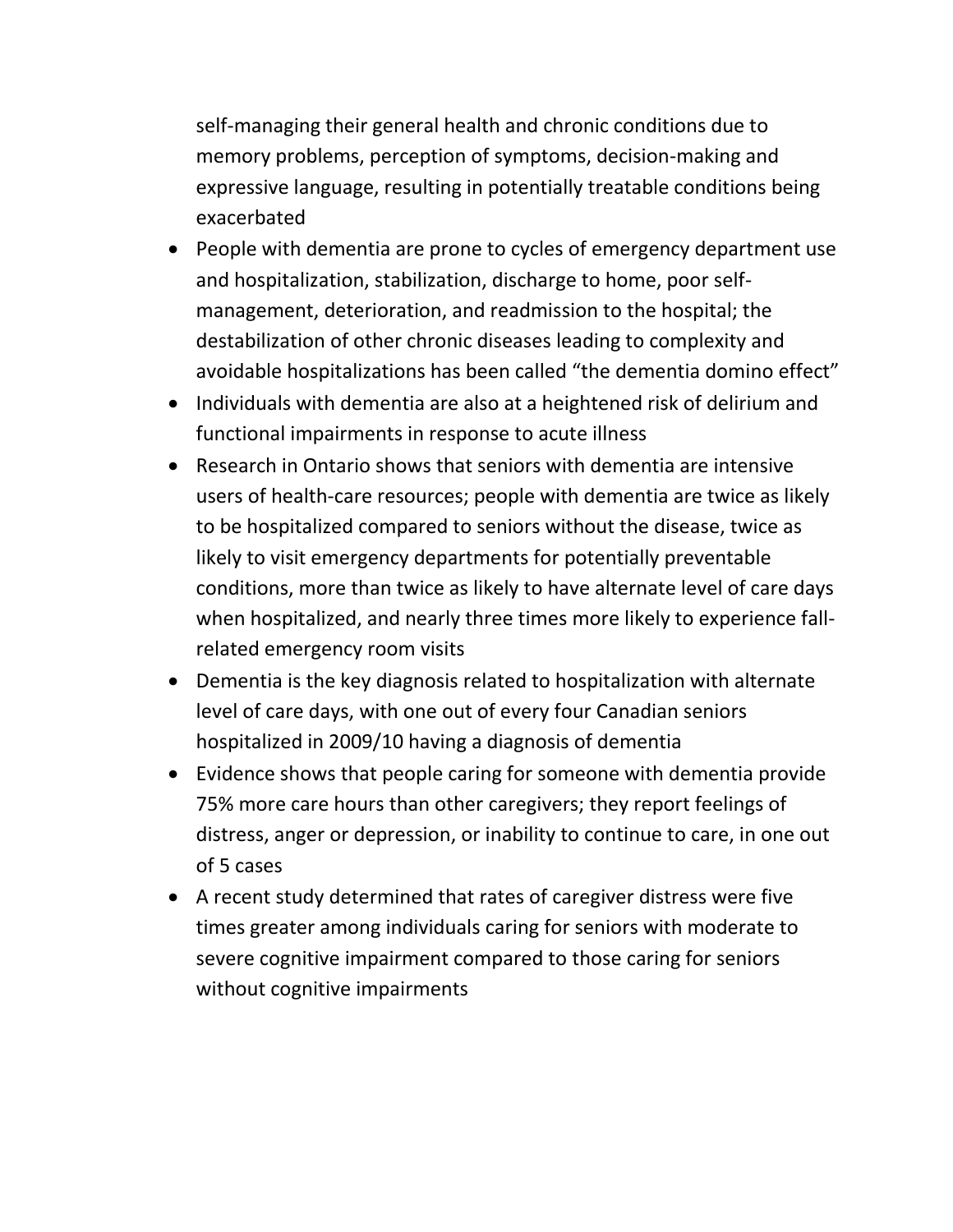## **Our Key Education Focus: Getting an Early Diagnosis of Dementia**

We are often asked, "why get an early diagnosis?" We know that dementia is a progressive degenerative disease which remains incurable, and that medications might work well for some, but not for everyone.

There are many reasons why people might avoid getting diagnosed, but all too often it's because they're fearful of dementia and are unaware of the benefits of a diagnosis. That's why, this past year, the Alzheimer Society launched a nationwide campaign to promote the benefits of early diagnosis and help people understand there is life with dementia.

As many as 50 percent of Canadians with dementia are not diagnosed early enough, losing precious time when care and support can make a tremendous difference in their quality of life and avert unnecessary crises for their families.

But fear and stigma continue to be huge barriers to seeking help. In a recent Nanos survey, 60 percent of Canadians polled said it would be harder to disclose if they, or someone close to them, had Alzheimer's disease compared to other diseases because of the social stigma associated with mental health issues.

Earlier diagnosis opens the door to important information, resources and support through local Alzheimer Societies, which help people with dementia focus on their abilities to remain independent in their homes and communities longer. With early diagnosis people can access medications that, although not effective for everyone, have the greatest impact when taken early. On a practical level, an early diagnosis gives someone the chance to explain the changes happening in their life to family and friends and allows families to plan ahead.

"Seventy-four percent of Canadians know someone with dementia and more and more Canadians will continue to develop the disease. We want to make sure they are getting the help they need at every stage of the disease" says Mimi Lowi-Young, CEO, Alzheimer Society of Canada. "As devastating as the news can be, early diagnosis brings relief to families, gives them control over their situation and adds more years of living active and fulfilling lives".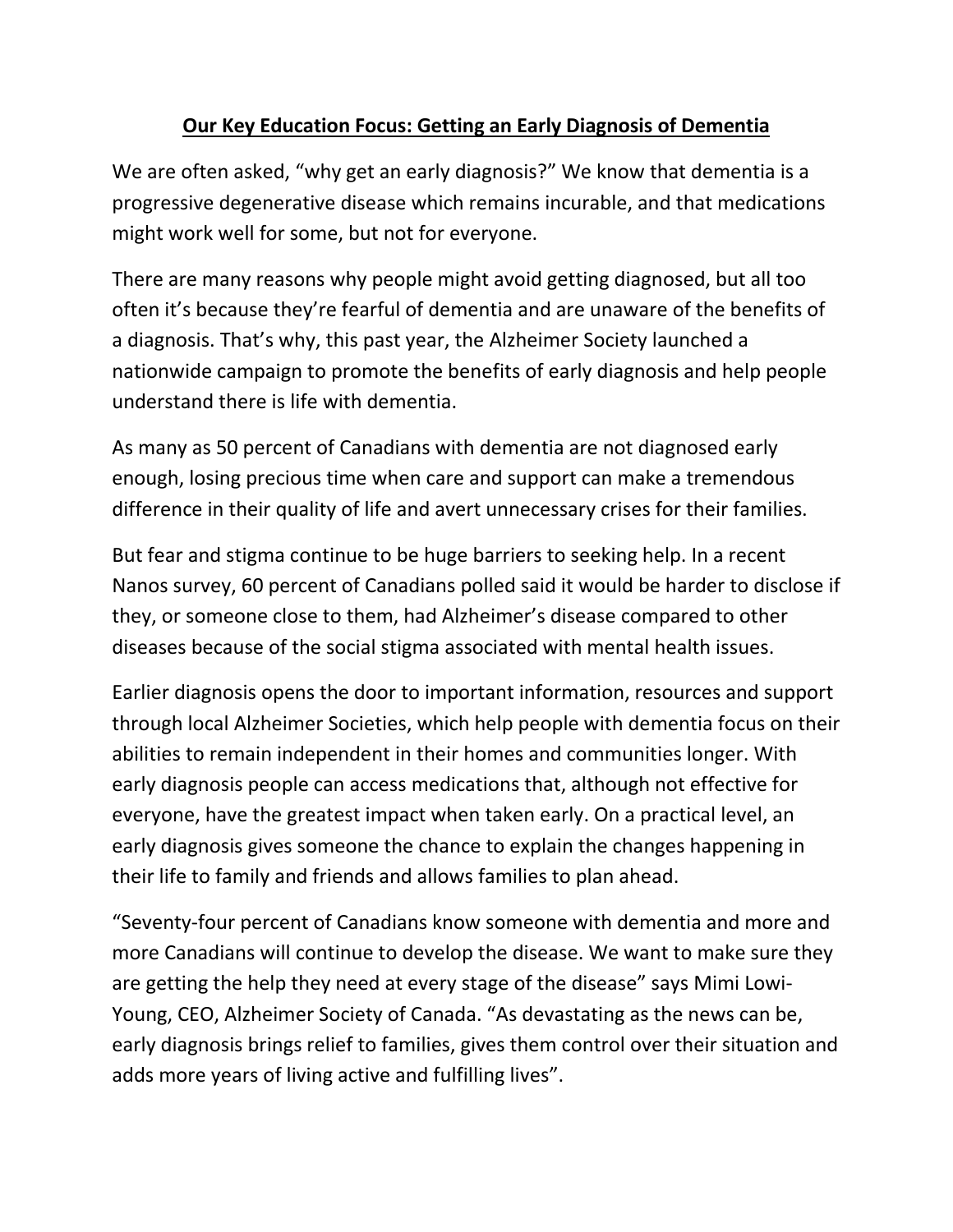## **Education Activities**

The Society provides educational support to individuals and families, professionals, community partners and various community groups – anyone directly or indirectly affected by Alzheimer's disease and other dementias.

Educational activities are provided to the following priority groups:

- Individuals living with dementia and their care partners;
- Staff and volunteers of the Alzheimer Society
- Staff and volunteers of community agencies and long term care homes providing service to those affected by dementia
- The broader community who indicate an interest in knowing more about dementia

#### **Dementia Champions and our Political Strategy**

This past year we have introduced a new role to support our Political Strategy. *Dementia Champions* are both individuals living with dementia and caregivers, people who have first-hand experience of the dementia journey, who have joined in visits to politicians at municipal, provincial and federal levels. The purpose of these visits has been to increase awareness about the need for changes in our health care system and social services to support the needs of those affected by dementia in our local communities.





"I became a Champion for Dementia to help make a difference. You can too! Join me today and become a Champion!"

Susan Parish Dementia Champion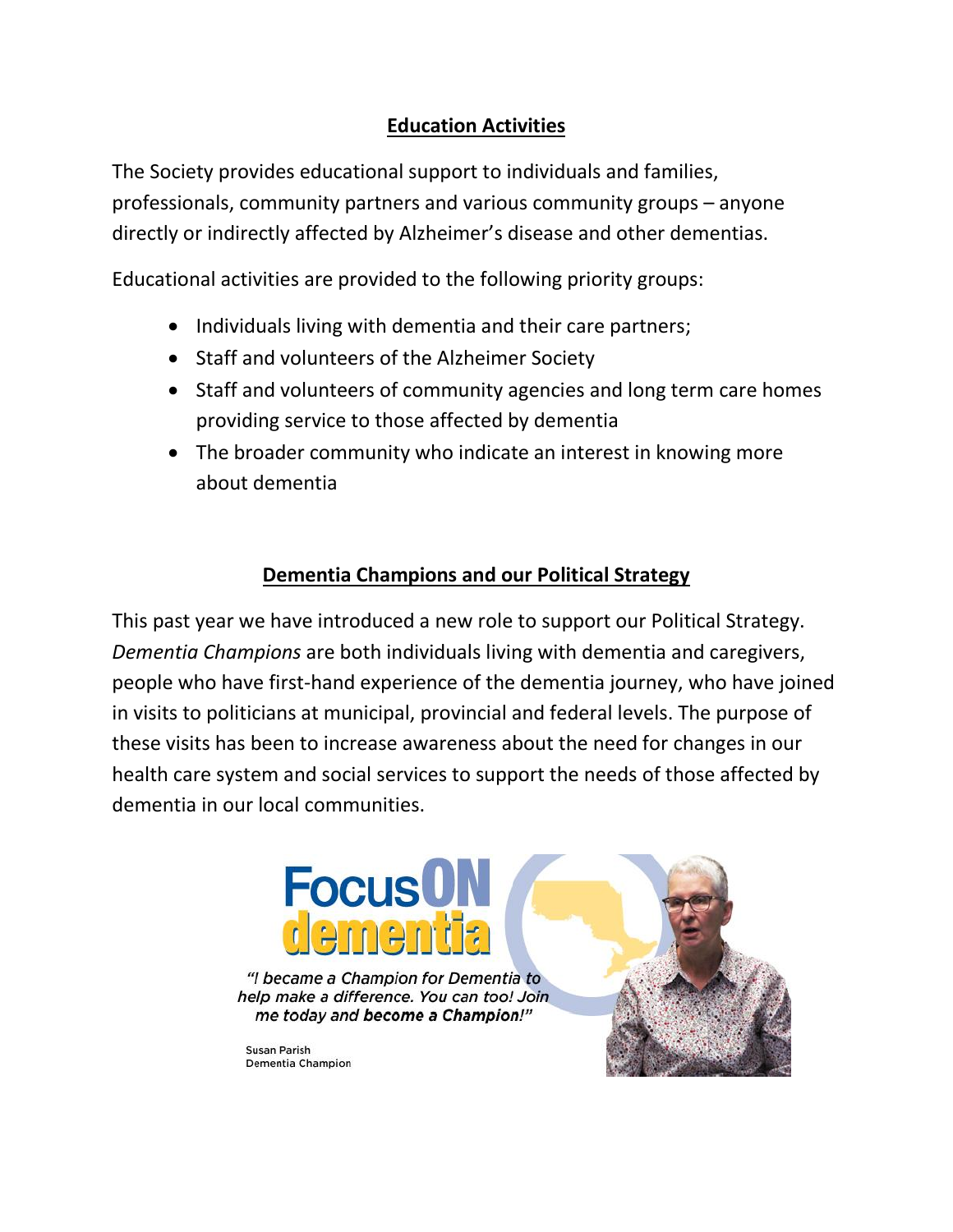## **Client Activities**

Our services are provided...

- "at the right place", in locations throughout Peterborough City and County, City of Kawartha Lakes, Northumberland County and Haliburton **County**
- "at the right time", with efforts to engage with clients as early as possible in the journey, throughout the journey of the disease progression, and when the needs become very complex

This past year, there has been an increase in the complexity of needs and urgency for support from our clients.

#### **Client Picnics**

Following a successful revamp of our client picnic in Kawartha Lakes, this past year we introduced a second location in Peterborough. Both events were very well attended, and successful in bringing together clients for an opportunity to socialize, eat and dance … while being able to be "live for a short while" without any mention of dementia.

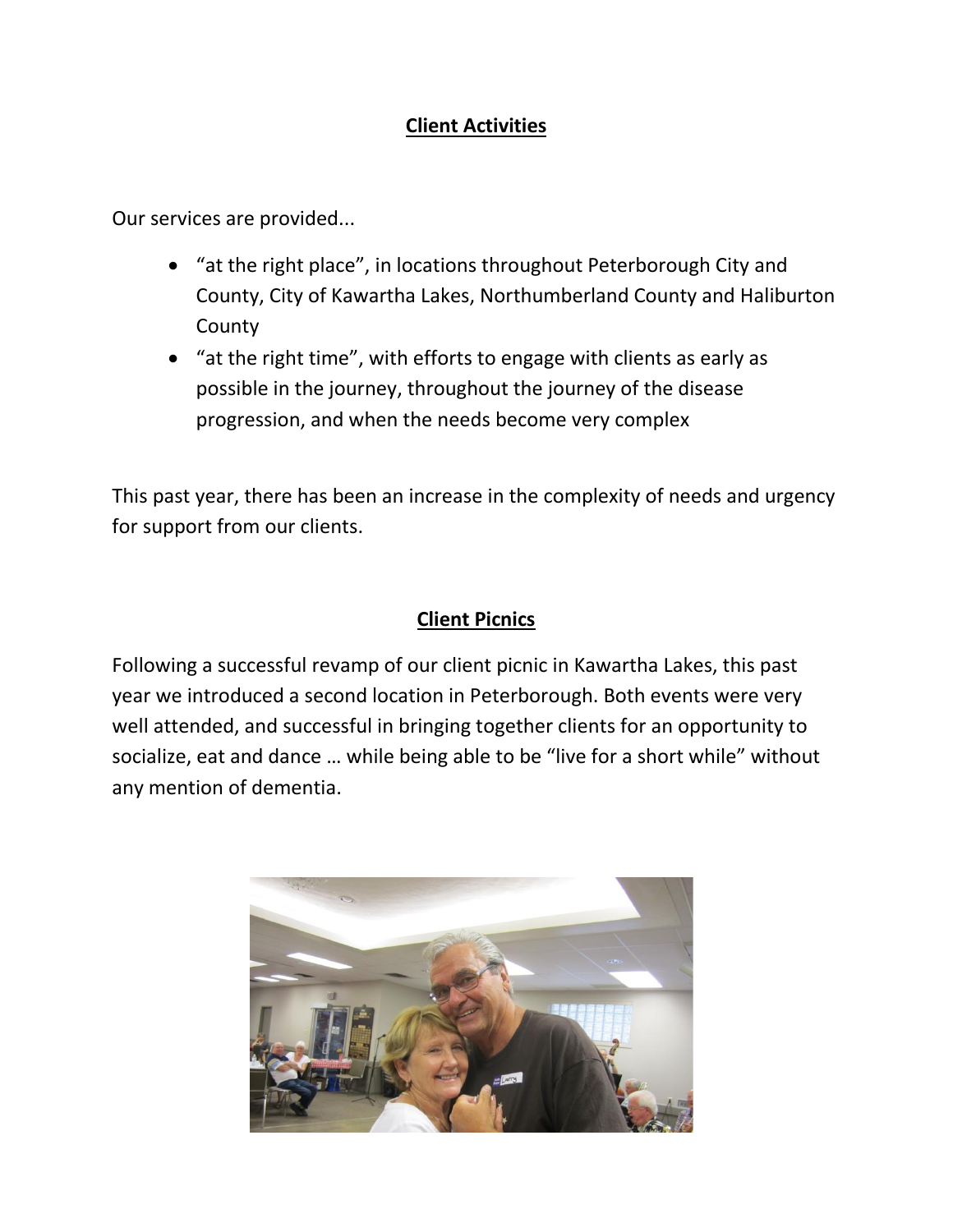## **MedicAlert® Safely Home®**

The Alzheimer Society of Canada is proud to partner with MedicAlert® Foundation of Canada to provide MedicAlert® Safely Home® (MASH). While originally created to help emergency responders provide treatment quickly and effectively for those people who couldn't speak for themselves, the service can also help when people with dementia go missing.

Now, with MedicAlert® protection, there is an effective way to identify the person who is lost and bring the family back together. Medically trained specialists are available 24/7 to immediately supply police and emergency responders with physical descriptions, emergency contacts and critical health information. MedicAlert® information is engraved on the ID worn by the member. And family members and caregivers are notified when a situation happens and a member is found.

## **Introducing the Finding Your Way Program**

The Finding Your Way program is designed to raise awareness of the safety risks experienced by people with dementia. One of those risks is getting disoriented and going missing.

The Finding Your Way program is designed to prevent such incidents from happening. It works in tandem with the MedicAlert® Safely Home® program which helps identify people with dementia who are lost or disoriented.

This program includes a tool kit for caregivers to create a plan that helps to ensure the safety of people with dementia without depriving them of their independence or dignity.

To review the toolkit, visit:<http://www.alzheimer.ca/en/pklnh/Finding-Your-Way>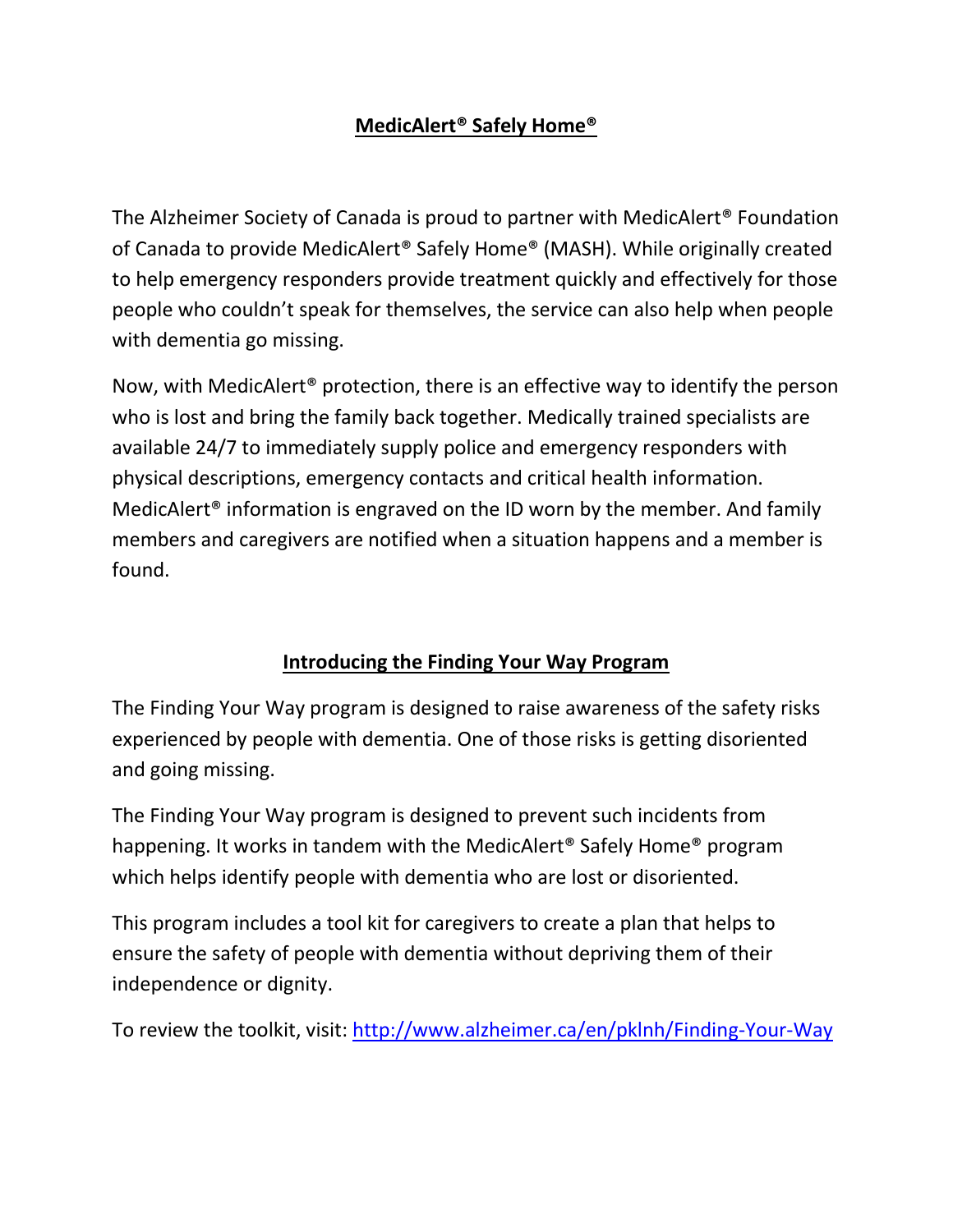## **Group Programs Continue Strong**

We continue to host our successful group programs, more than 30 monthly opportunities to gather and discuss issues relevant to the dementia journey, socialize with others on the same journey, and participate in healthy brain activities.

- *Changes:* A group for persons with early-stage dementia who are able to attend independently;
- *Milestones:* A group for persons with middle-stage dementia whose care partners need to be available;
- *Caregiver Support Group*: A group for caregivers of individuals with dementia;
- *Activity Club*: A group for persons with dementia and/or caregivers, with a focus on healthy brain activities.

## **Social Clubs**

This new form of gathering was originally an opportunity for former caregivers to meet and socialize, former clients who were no longer associated with the Society's Ministry-funded programs in Peterborough and Kawartha Lakes, and who wished to maintain friendships formed over the years. This program continues to expand, and now includes individuals and family members still being affected by dementia. The Society only provides contact information for clients wishing to join this group, without providing any direct support to the groups.

#### **Step Out Walking Club**

After a successful pilot in Kawartha Lakes, we have introduced a second Walking Club in Peterborough. This has been a wonderful expansion of our Friendly Visiting Program, not only linking those living with dementia with a "walking buddy", but also linking them to others in a social setting, and providing them with opportunities to be active outdoors. Fresh air, heart healthy activity, and socialization – good for anyone!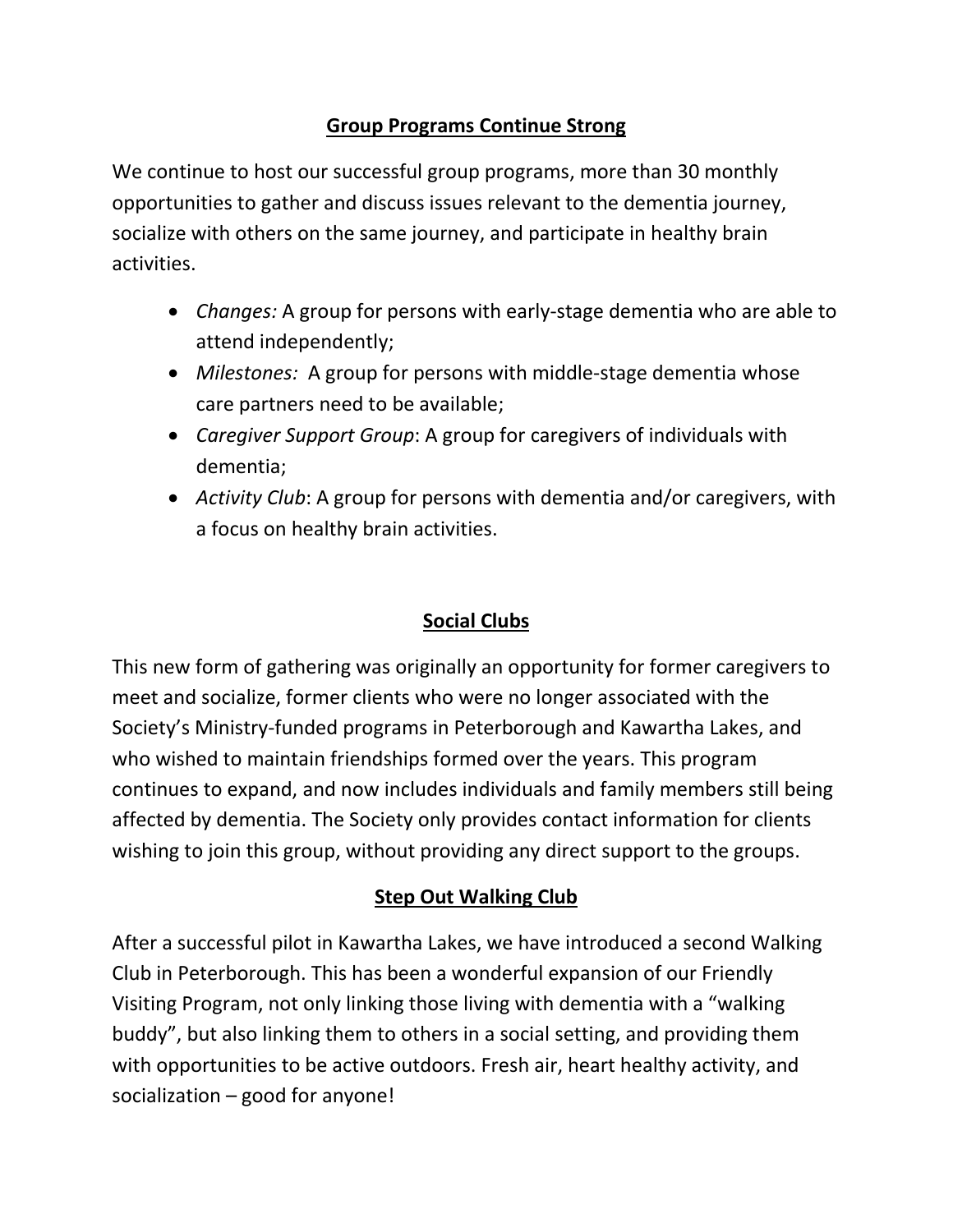#### **Volunteers**

Volunteers play an integral role in allowing the organization to meet the demand for service! This year we have been working on several new initiatives.

#### *Client Advisory Committee:*

New this year, the Client Advisory Committee is a standing committee reporting to the Board, that has become critical to ensuring we have firsthand experience helping guide us in what we do. Members of the committee are individuals living with dementia, representing our 4 counties. They have participated in strategic planning, political engagement, and community presentations.

#### *Volunteer Callers:*

Expanding from a pilot last year, our Volunteer Caller program helps in making calls to clients, allowing trained volunteers to follow-up with those clients who may not need a great deal of support at the time. This helps us keep in touch, and helps identify when circumstances may be changing and connects clients with additional support when their situations become more critical and urgent.

#### *Education Ambassadors:*

Through a new program, we are currently training Education Ambassadors who will be able to make presentations in the community, representing the organization at health fairs and seniors events, and allow us to reach out to those not yet diagnosed or not aware of our services. This will contribute to earlier diagnosis, earlier access to supports, and reduced impact on the health care system later on.

In addition to these programs, volunteers also play a key role in meeting other activity needs, including support group facilitation, administrative support, fundraising event support, friendly visiting and step out walking club, and Board of Directors and committee members.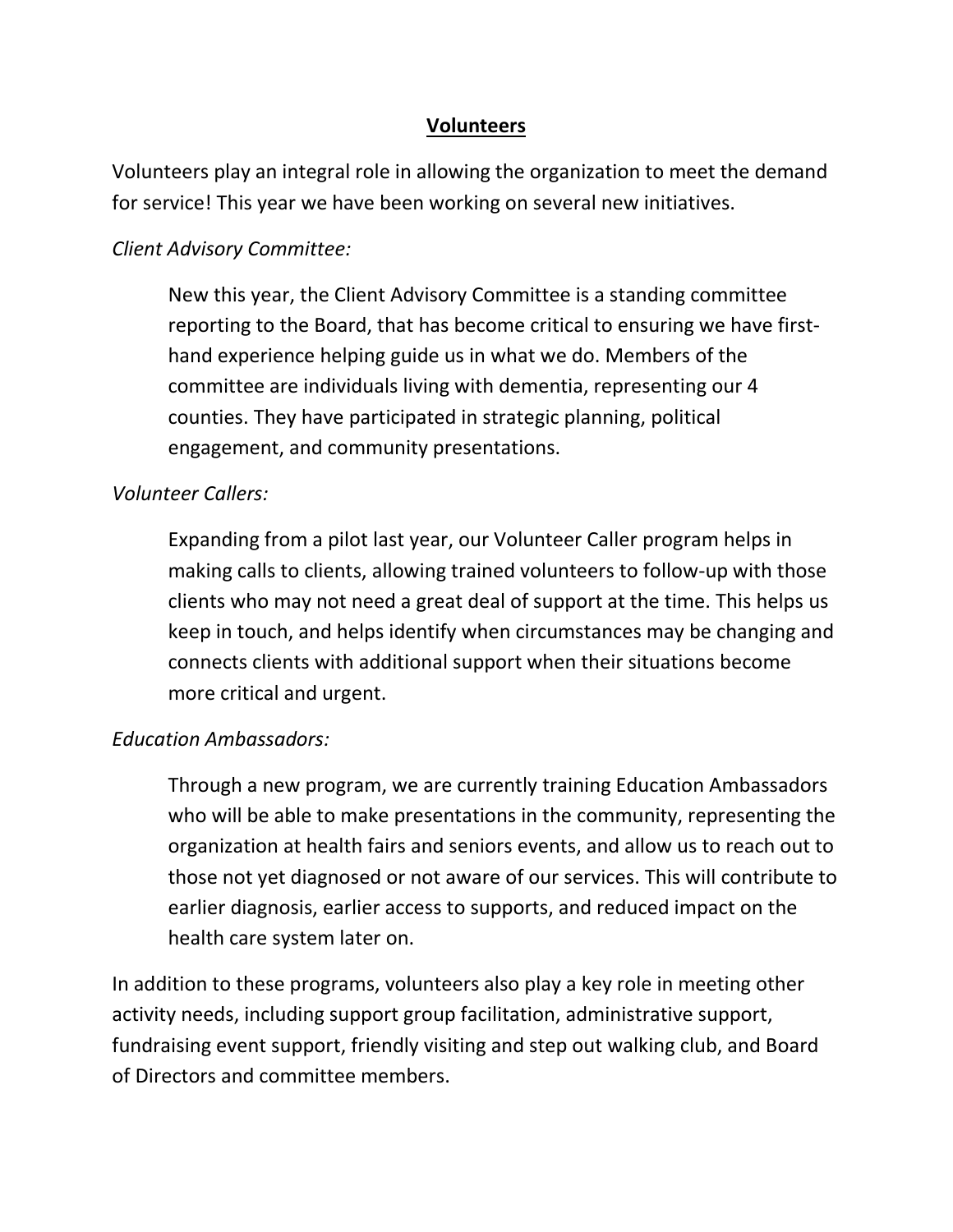#### **Fund Development and Donors**

#### *Generous gifts go a long way!*

Over the past year we were grateful to have received a number of major and planned gifts, totalling more than \$225,000. These funds will be placed into our reserve fund account, and will be available for short term and long term future needs that may include new premises, increased staffing, and/or new programs not funded by the Central East LHIN.

#### *Increased Fund Development Staff*

Recognizing that the only way to help ensure we can continue to provide services to meet the current and growing demand, we made the decision to hire a second part-time staff person. This additional resource will allow us to expand our current fundraising activities, and foster development and growth of major and planned giving programs.

#### *Thanks to all our supporters!*

This past year we have seen continued growth in our support from both past and new members to our family, demonstrated by more unique events in our communities, more individuals and families making donations. We are grateful for all these contributions that allow us to continue providing service at no cost to our clients.

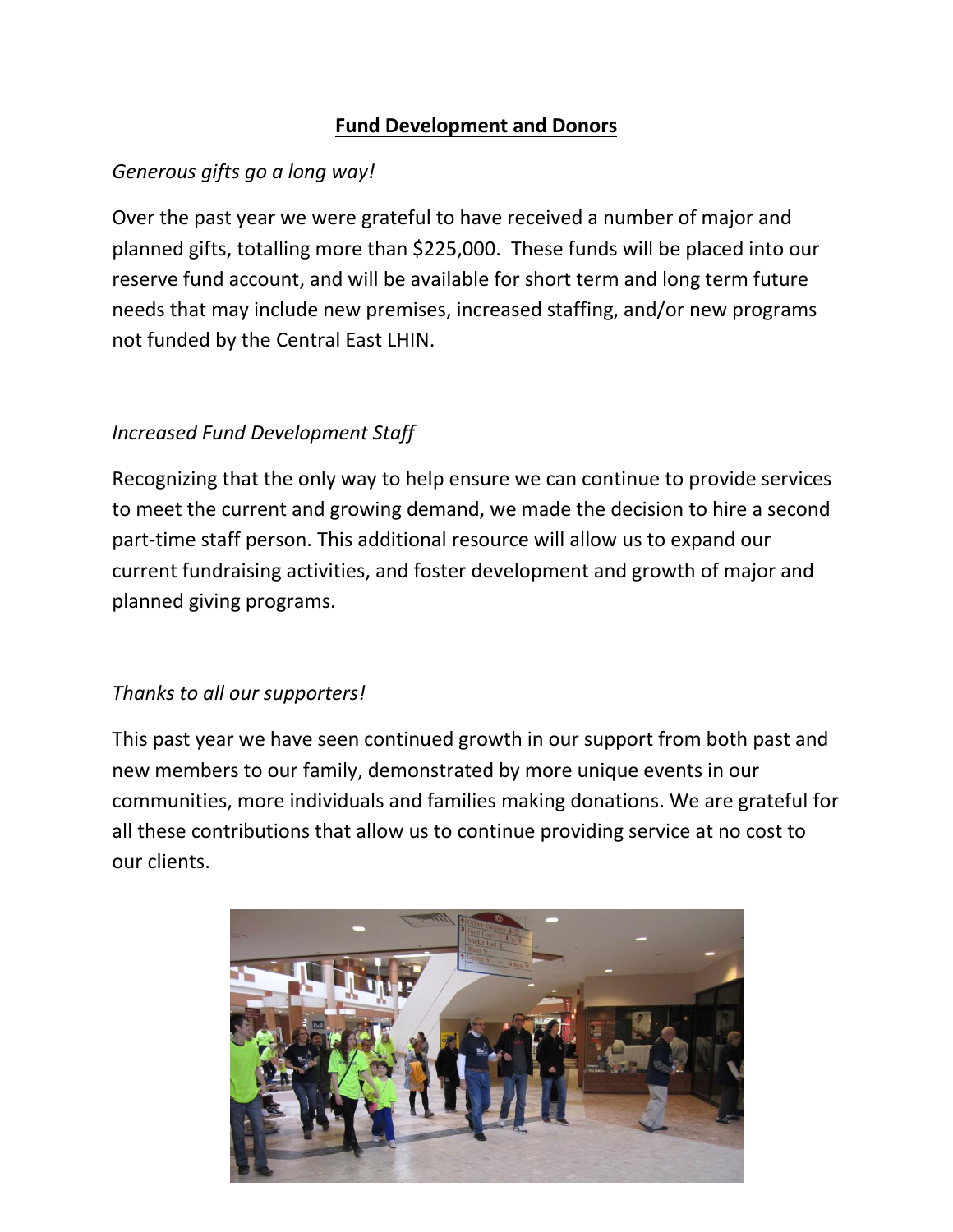## **Partnerships**

Relationships with our partners continue to play a critical role in allowing us to deliver our client services – we are truly grateful!

- We receive referrals from community partners, linking individuals and families needing help to our organization
- We refer our clients to community partners for additional services
- Community partners allow us to use space at no cost for delivery of programs and hosting of meetings
- Community partners provide us with respite services, increasing participation of caregivers in our group programs

#### **Communication**

We developed a *Communication Strategy*, helping us to develop consistent messaging throughout the organization, and helping us to ensure we are delivering the most appropriate information to all of our stakeholders.

We completed a major revamp of our *website* that now has much more information for a broader audience – easier to navigate with much more content – have a look! [www.alzheimer.ca/pklnh](http://www.alzheimer.ca/pklnh)

While we still continue to distribute a newsletter twice each year, we have also introduced an *e-newsletter*! Shorter, and shared monthly, this format allows for subscribers to have more frequent contact with our organization – keeping in touch with all the current news. Let us know if you would like to receive a copy (info@alzheimerjourney.ca).

Coming soon – plans are underway for our launch into *social media* through Twitter and Facebook. This will offer even more ways to keep in touch with our organization and others who share an interest in dementia!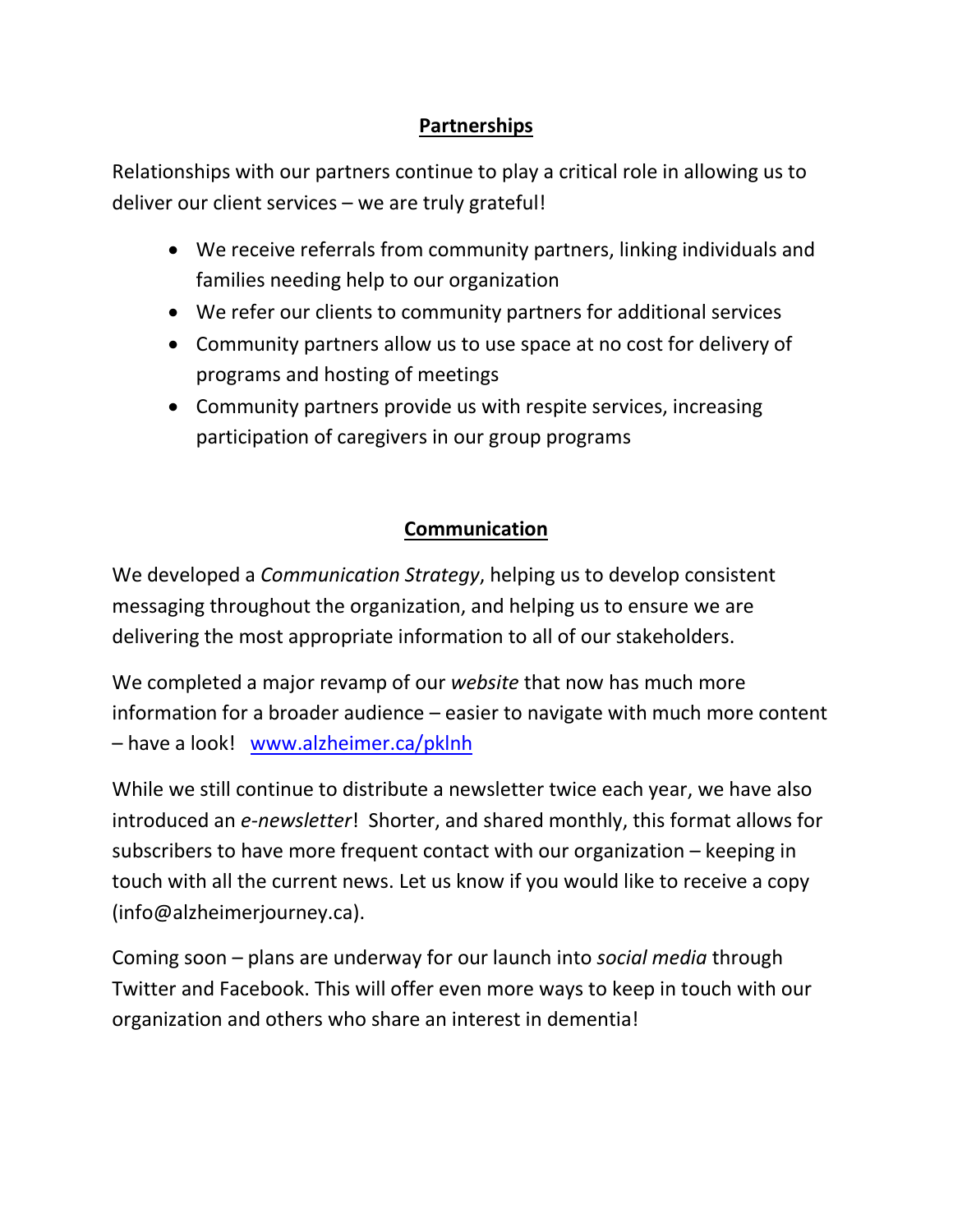## **On The Horizon**

Our Strategic Planning Session was held in June. From this planning process, we confirmed several priority areas for moving forward:

- We need to close the current gap between those who live with dementia and those receiving our support
- We need to prepare for the pending "tidal wave" of clients as the baby boomer generation ages
- We need to address gaps in service for individuals and families not currently served by other organizations



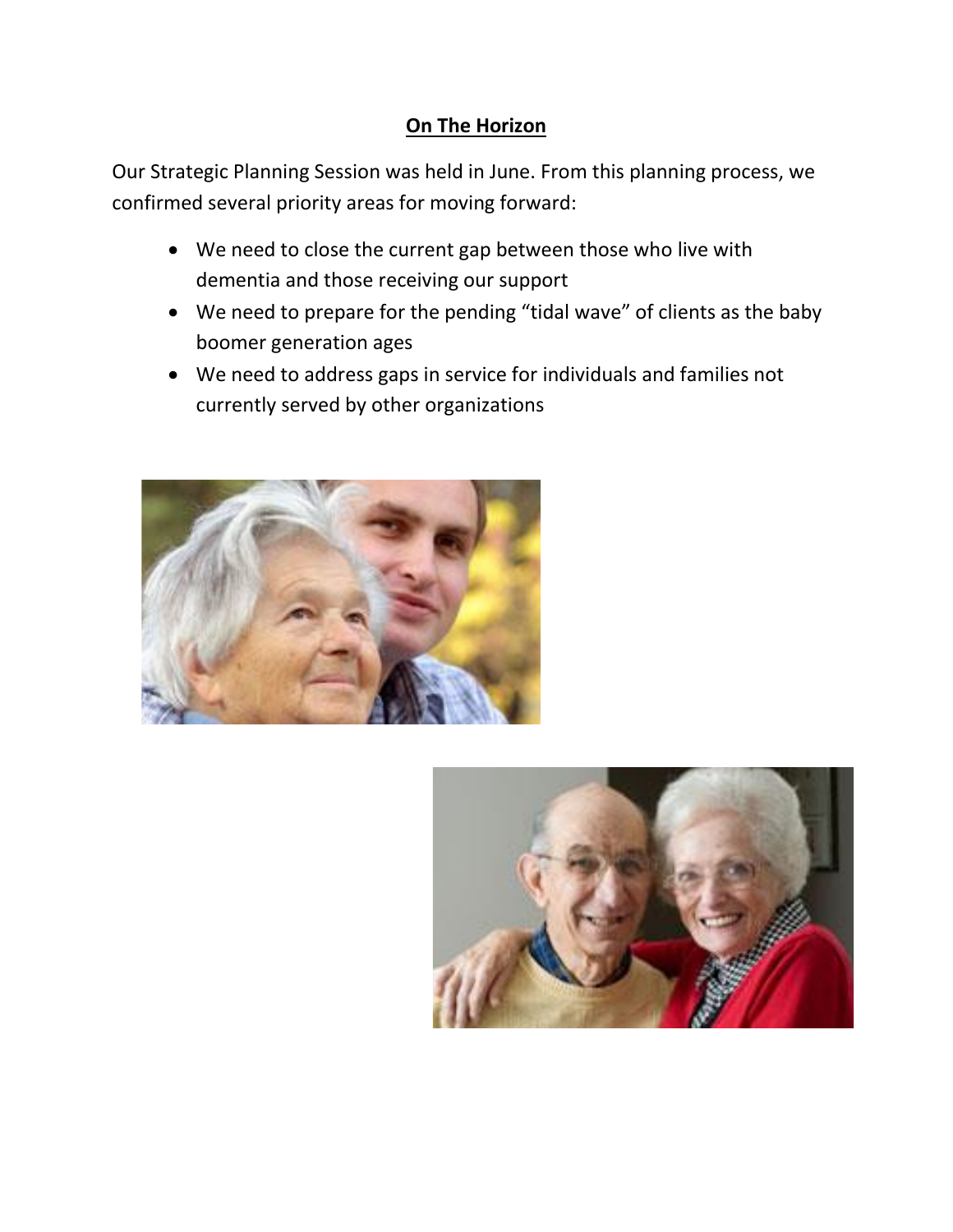#### **Appendix One: Program Statistics and Financials**

Number of active clients (persons with dementia and caregivers) registered with the organization on March 31 $^{\rm st}$ .

|                          | Mar $31st$ | Mar $31^{st}$ |
|--------------------------|------------|---------------|
|                          | 2013       | 2014          |
| Peterborough County      | 676        | 821           |
| City of Kawartha Lakes   | 657        | 621           |
| Northumberland County    | 2,686      | 335           |
| <b>Haliburton County</b> | 127        | 118           |
| Other                    | 133        | 179           |
| Total                    | 1,861      |               |

Number of individuals served, by function center, within the fiscal year, in all 4 Counties.

|                                         | 2013/14 |
|-----------------------------------------|---------|
| <b>Caregiver Support</b>                | 1525    |
| Family Support (persons with dementia)  | 1133    |
| Education (registered clients)          | 208     |
| Education (non-registered participants) | 2535    |
| <b>Friendly Visiting</b>                | 83      |

Number of unique individuals served by the organization, within the fiscal year, in all 4 Counties.

| 2012/13 | 2013/14 |
|---------|---------|
| 2,782   | 2,915   |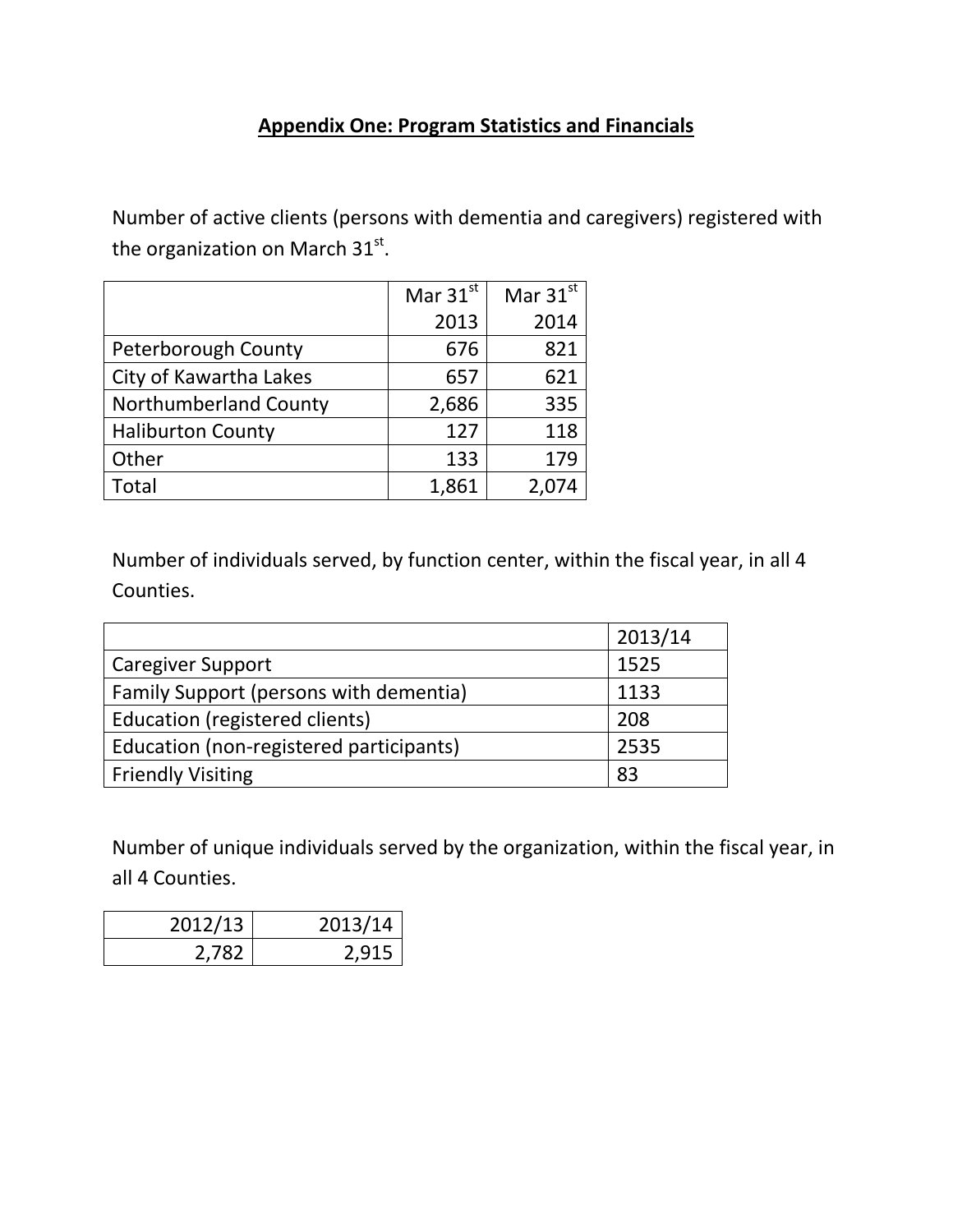#### **Financials**

With client volumes increasing, meeting the funding needs of the organization continues to be a challenge for the future.

## *The Society is appreciative of the Central East LHIN who increased their funding level this past year.*

As well, the Society made the decision to hire an additional Fund Development staff person to bring in additional dollars required to meet service needs.

|                                  | 2013/14     |
|----------------------------------|-------------|
|                                  | (pre-audit) |
| <b>Government Funds</b>          | 638,879     |
| <b>One-time Government Funds</b> | 28,974      |
| <b>Local Fundraising</b>         | 425,928     |
| <b>Local Misc Funding</b>        | 27,467      |
| <b>Total Revenue</b>             | 1,121,248   |
| <b>Total Expenses</b>            | 940,056     |
| <b>Balance</b>                   | 181,192     |

Putting the Numbers Together:

|                                  | 2013/14     |
|----------------------------------|-------------|
| <b>Clients Served</b>            | 2915        |
| <b>Education Learning Series</b> | 18          |
| <b>Support Groups (meeting</b>   | 30          |
| monthly)                         |             |
| <b>Government Funding</b>        | 638,839     |
| <b>Govt One-Time Funding</b>     | 28,974<br>Ś |
| <b>Local Funding</b>             | 453,359     |
| <b>Total Revenues</b>            | \$1,121,248 |
| <b>Total Expenditures</b>        | 940,056     |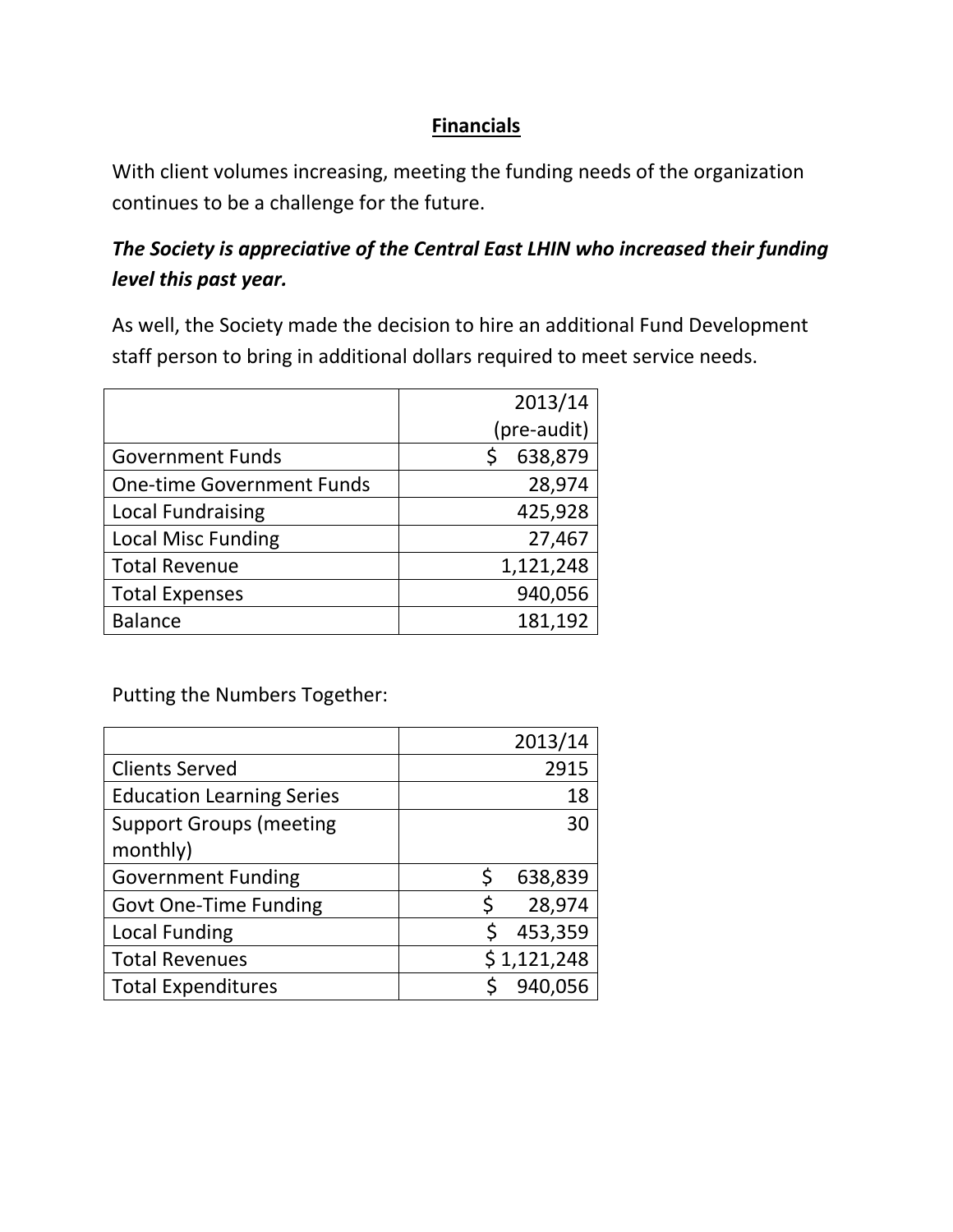# **Appendix Two: Board of Directors 2013/14**

| President:      | <b>Colin Chambers</b>      |
|-----------------|----------------------------|
| Vice-President: | Dr. Robert Kyle            |
| Vice-President: | Michelle Tabour            |
| Secretary:      | Joan McCormick             |
| Treasurer:      | Sheila Thompson            |
| Past President: | <b>Bob Geddes</b>          |
| Directors:      | Ray Johnson                |
|                 | Dorothy Owens              |
|                 | Donna MacDonald            |
|                 | <b>Christopher Rooney</b>  |
|                 | <b>Judy Matte-Thompson</b> |
|                 | Joyce Ferguson             |
|                 | Carol Urbach               |
|                 |                            |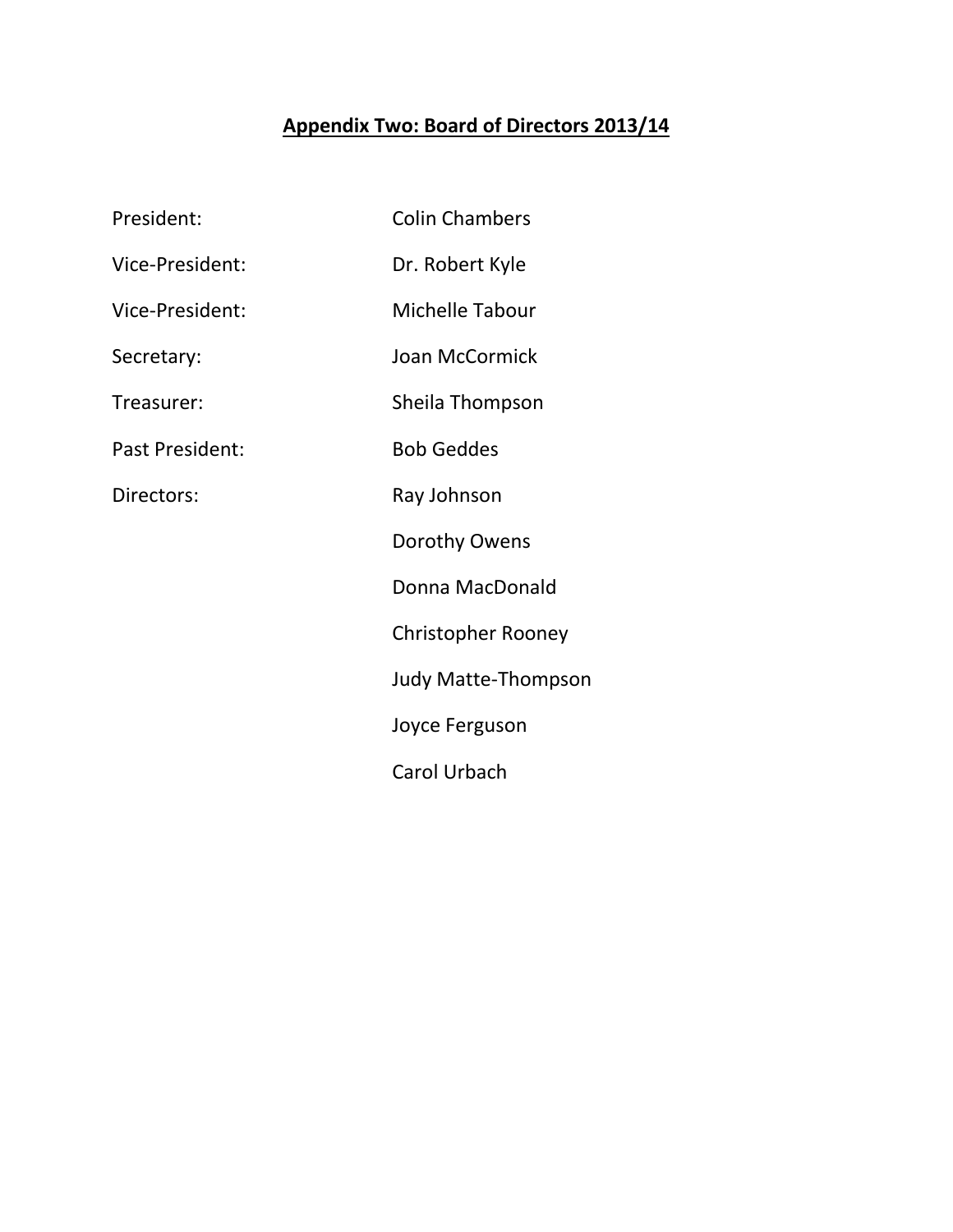# **Appendix Three: Staff Team 2013/14**

# Program Staff:

| <b>Betty Batten</b>      | <b>Friendly Visiting Coordinator</b> |
|--------------------------|--------------------------------------|
| <b>Susan Barringer</b>   | <b>Client Support Coordinator</b>    |
| Sarah Cook               | <b>Public Education Coordinator</b>  |
| Pat Finkle               | <b>Client Support Coordinator</b>    |
| Bonnie Fitzgerald        | <b>Client Support Coordinator</b>    |
| Carolyn Hemminger        | <b>Client Support Coordinator</b>    |
| Lisa Morasse             | <b>Public Education Coordinator</b>  |
| <b>Anne-Marie Peters</b> | <b>Client Support Coordinator</b>    |
| Diana Primavesi          | <b>Client Support Coordinator</b>    |
| Jennifer Stubbert        | <b>Client Support Coordinator</b>    |
| Danielle Vernon          | <b>Client Support Coordinator</b>    |
| <b>Sylvianne Young</b>   | <b>Client Support Coordinator</b>    |